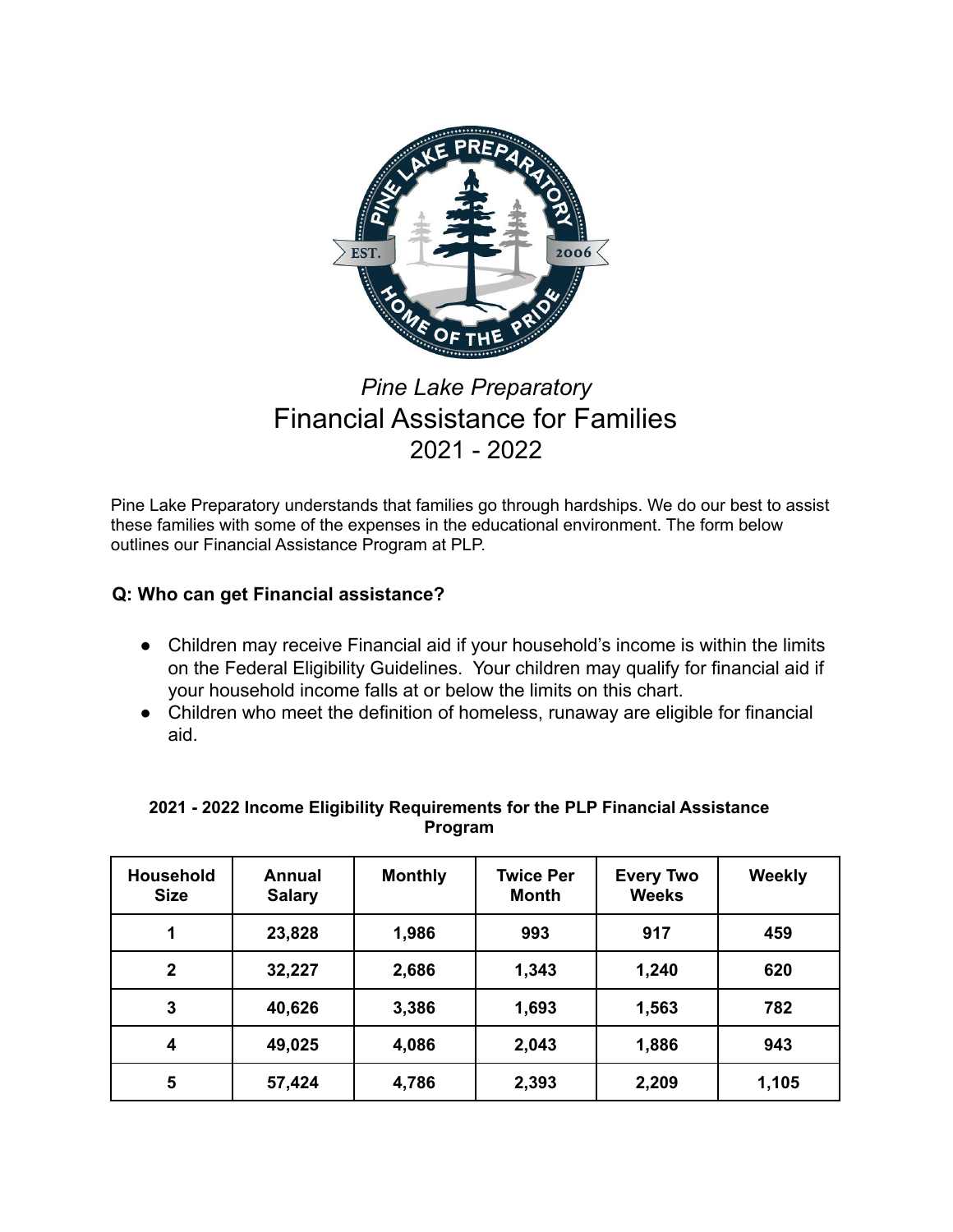|   | 65,823 | 5,486 | 2,743 | 2,532 | 1,266 |
|---|--------|-------|-------|-------|-------|
|   | 74,222 | 6,186 | 3,093 | 2,855 | 1,428 |
| о | 82,621 | 6,886 | 3,443 | 3,178 | 1,589 |

### **Q: How do I apply for the Financial Assistance Program?**

- 1. My child's application was approved last year, do I need to fill out a new one?
	- a. Yes, your child's application is only good for that school year and for the first few days of the school year 2021-2022.
- 2. If I don't qualify now, may I apply later?
	- a. Yes, you may apply at any time during the school year.
- 3. If I don't qualify, are there any programs that can help my family?
	- a. Yes, we can set up payment plans for you. If approved for a payment plan, all outstanding balances must be reconciled as soon as possible. Payment dates, details and the length of the payment plan will be determined on a case to case basis.
- 4. Who do I contact if my family does not qualify?
	- a. It will be your responsibility to make your individual school counselor aware when you need a payment program or extra time to cover a cost. The counselors may also reach out to you if opportunities for financial assistance arise. Lower school - Aislinn Mayes, Middle school - Natalie Goodwin, Upper school - Amanda Rhoda, Mindy Sadowski and Amanda Dworski.
- 5. What do I need to submit?
	- a. Submit **at least one** of the following documents to Lauri Schatz (Assistant Middle School Principal), <u>[lauri.schatz@pinelakeprep.org](mailto:lauri.schatz@pinelakeprep.org)</u> OR you may drop off application and documents at the Middle School building.
		- i. Most recent Federal Tax forms (2020) OR
		- ii. Unemployment check stub, along with spouse's check stub
		- iii. Net income from self employment business
		- iv. Any other documents that show additional income (Alimony payments, Child support payments, Veteran's benefits, etc.)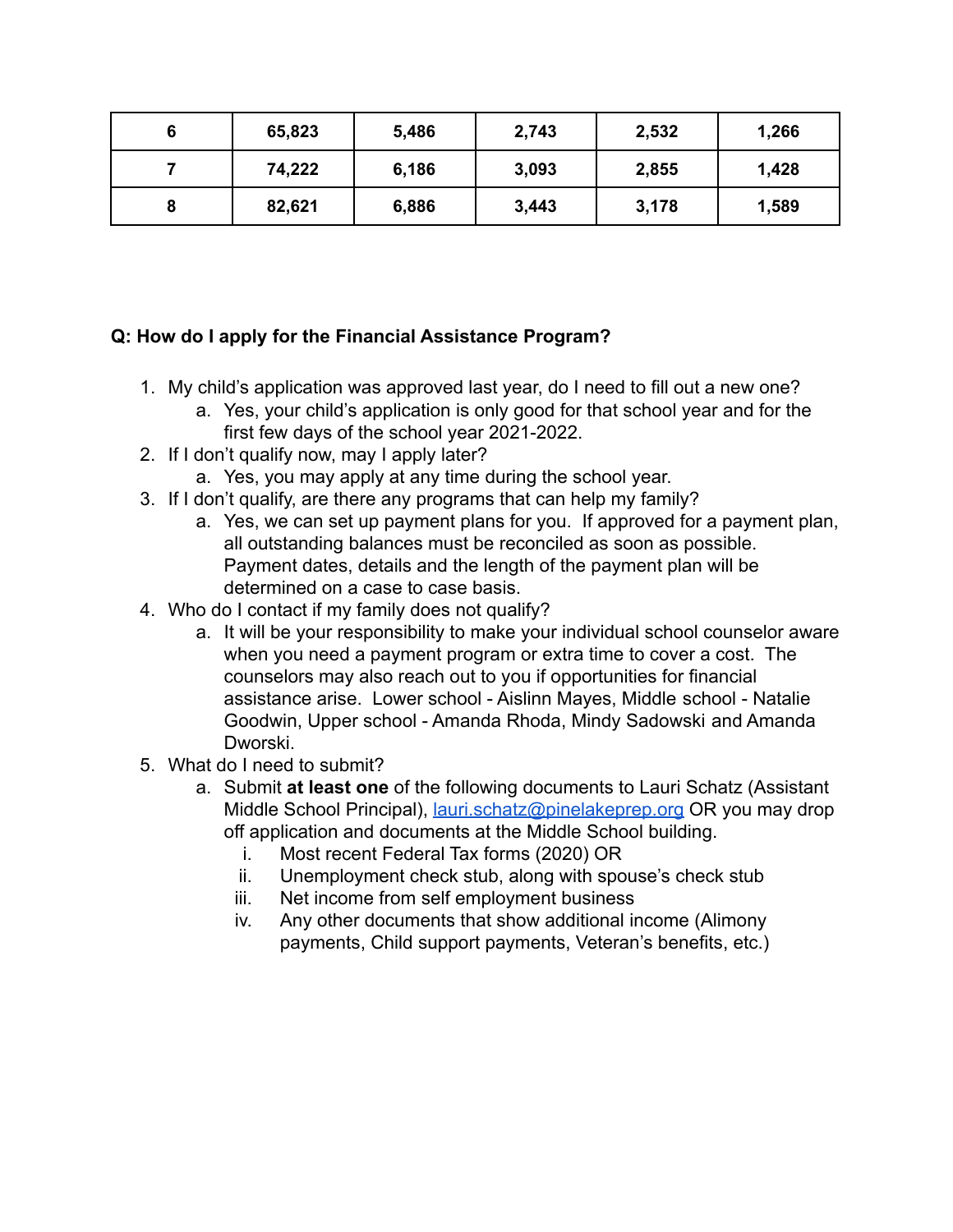### **Q: Who will have access to my application materials, salary information, etc.?**

● All information provided to Lauri Schatz will be confidential and will not be shared with any other PLP or non-PLP staff without your permission. However, Lauri will notify your child's teacher when your child needs to be placed on a program list for financial assistance (i.e. field trips, computers, AP/SAT/ACT exams, etc). She will also notify Aislinn Mayes (LS Counselor), Natalie Goodwin (MS Counselor), Amanda Rhoda (US Counselor), Mindy Sadowski (US Counselor) or Amanda Dworsky (College Counselor) if you have lower schooler, middle schooler or upper schooler who qualifies for financial assistance. For purposes of facilitating uniform purchases, please recognize that your students first and last name will be shared with [Brandspeed,](http://www.plpuniforms.com) our uniform provider. If you have any concerns with your name being shared, please contact Lauri Schatz 704-237-5417 or [lauri.schatz@pinelakeprep.org](mailto:lauri.schatz@pinelakeprep.org).

## **Q: What does the PLP Financial Assistance Program cover?**

Please see below. All assistance must be requested by the parent or student, well in advance of the fee deadlines. Requests made after fee deadlines will be declined.

- Hot Lunch Delivery 4 times per week if offered by PLP (Does not include Friday Chick Fil A or Tenders). Please email Julie Howard to set up an account at [julie.howard@pinelakeprep.org](mailto:julie.howard@pinelakeprep.org)
- $\bullet$  Fee to attend one day field trips (K-8)
- 50% of the student fee to attend overnight field trips (5th-8th grade)
- Uniforms (3 Pine Lake shirts (polo or oxford), 1 PE shirt, 1 PE shorts, sweatshirt / hoodie not to exceed \$180). All orders must be placed at Brandspeed ([www.plpuniforms.com\)](http://www.plpuniforms.com).
- Athletic fees, musical fee, robotics fee (Middle School only), Middle School dance tickets
- 50% of Upper School dance tickets
- Parking permit for US students after drug testing complete (family pays for drug test)
- Computer and / or ipad fee
- 50% of the fee for the Senior Experience or the Freshman trip (Contact Lori Reuter)
- Senior Fee Assistance: Please contact Lori Reuter Lori.Reuter@pinelakeprep.org

**Q: How can my child request a testing waiver and / or a college application fee waiver in the Upper School? Assistance that MAY be available upon request, but is not guaranteed:**

**●** Upper School testing waivers: PLP will recommend to the testing company that your